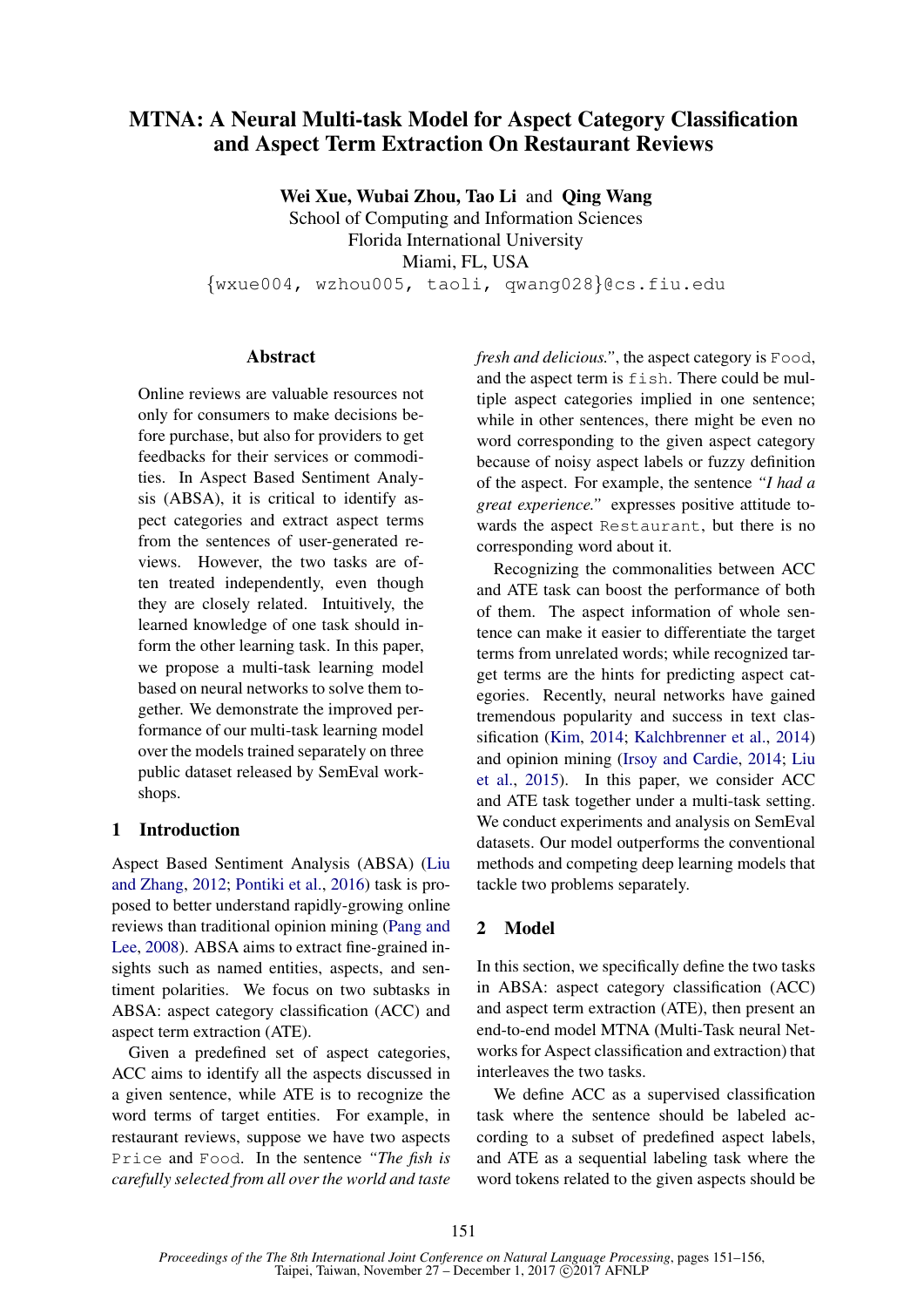

Figure 1: MTNA on a sequence of five words. The multi-task learning neural network combines BiLSTM and CNN layers together for ATE and ACC task respectively. One convolutional operation on BiLSTM layer is shown in the graph.

tagged according to a predefined tagging scheme, such as IOB (Inside, Outside, Beginning).

## 2.1 The Multi-task Learning Model

In this section, we describe our model MTNA.

Long Short-Term Memory (LSTM) (Hochreiter and Schmidhuber, 1997) has memory cells and a group of adaptive gates to control the information flow of the network. It has good performance in named entity recognition task (NER) to simply stack embedding layer, Bi-directional LSTM (BiLSTM) layer and softmax layer together (Lample et al., 2016). ATE task can be viewed a special case of NER (Irsoy and Cardie, 2014). Convolutional Neural Networks (CNNs) have obtained good results in text classification, which usually consist of convolutional and pooling layers (Kim, 2014; Kalchbrenner et al., 2014; Toh and Su, 2016). They can be applied on ACC task immediately.

It should be noted that ACC task and ATE task are closely related. Aspect terms often implies the related aspect category. If the names of dishes appear in a sentence, it is easy to infer that this sentence is about the aspect Food and viceversa. Multi-task learning can help the model of each task to focus its attention to relevant features, when the other task support the features with evi-

dence (Ruder, 2017). Moreover, multi-task learning can obtain a common representation for all the tasks in the shared layers, which reduces noise in each task. We combine BiLSTM for ATE and CNN for ACC together in a multi-task framework. The parts for ACC task can utilize extra information learned in ATE task so that convolutional layers can focus on informative features. The tag prediction at each word in ATE task can also receive the distilled n-gram features of the surrounding words via convolutional operations.

The architecture of our model is shown in Figure 1. Specifically, a word embedding layer transforms indexed words to real valued vectors  $x_i$  with a pre-trained word embedding matrix (Mikolov et al., 2013; Pennington et al., 2014). Each sentence is represented by a matrix S. A BiLSTM is applied on the outputs of word embedding layer S, in which the two output vectors of the LSTMs are concatenated into a vector  $\mathbf{h}_t$  for the t-th word. The represented features are further processed by a one-dimensional convolution layer with a set of kernels of different widths, so that the new feature maps  $c_t$  incorporate the information of words that are in the receptive field of the convolutions. For ATE task, we use softmax layer for each word in the given sentence to predict its tag. We further add skip connections between the LSTM layers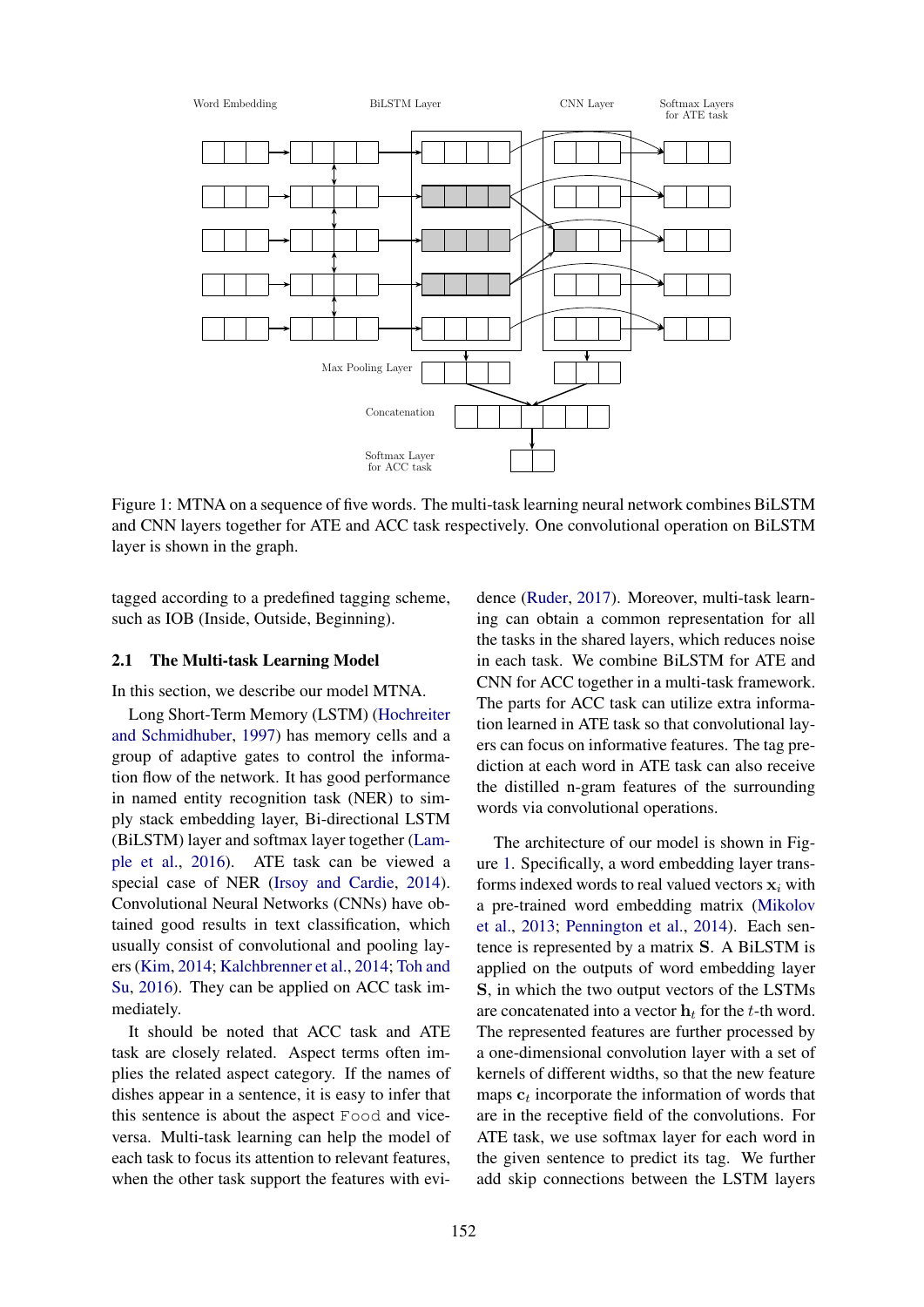to the softmax layers, since they are proved effective for training neural networks (He et al., 2016). To predict the aspect category of the sentence in ACC task, we use 1D max-over-time pooling layers (Collobert et al., 2011) which extracts maximum values from  $\mathbf{h}_t$  and  $\mathbf{c}_t$ , a concatenation layer which joins the output vectors, and a softmax layer to output the probabilities of aspect categories. The final loss function of our model is a weighted sum of the loss functions of ACC task and ATE task.  $L = L<sub>acc</sub> + \lambda L<sub>ate</sub>$ , where  $\lambda$  is the weight parameter.  $L_{\text{acc}}$  is the cross-entropy loss function for ACC task;  $L_{\text{ate}}$  is the sentence-level log-likelihood for ATE task (Collobert et al., 2011; Lample et al., 2016).

## 3 Experiments

## 3.1 Datasets

For our experiments, we consider three data sets from SemEval workshops in recent years: SemEval 2014 Task 4 (SE14) (Pontiki et al., 2014), SemEval 2015 Task 12 (SE15) (Pontiki et al., 2015), and SemEval 2016 Task 5 (SE16) (Pontiki et al., 2016). We use the reviews in restaurant domain for all of them, and process SE14 into the same data format as the others. Each data set contains 2000 - 3000 sentences. For SE15 and SE16, an aspect label is a combination of an aspect and an attribute, like "Food#Price". There are 6 main aspects and total 12 configurations in SE15, SE16, while 5 aspects in SE14.

#### 3.2 Experiment Setup

Following the experiment settings used by most competitors (Toh and Su, 2016; Khalil and El-Beltagy, 2016; Machacek, 2016) in SemEval 2016, we convert the multi-label aspect classification into multiple one-vs-all binary classifications. F1-score is used to measure the performance of each model for ACC task, and another F1 measure adapted for ATE task.

For MTNA model, we use the pre-trained word embedding GloVe (Pennington et al., 2014) of 200 dimensions to initialize the embedding layer. The word vectors that are out of GloVe vocabulary are randomly initialized between -0.1 and 0.1. During the training process, the embedding vectors are fine-tuned. We choose three kinds of convolution kernels which have the width of 3, 4, 5. Each of them has 100 kernels (Kim, 2014). We use tanh function as the nonlinear active function in convolution layers based on the results of cross validation. We train the model with Adadelta (Zeiler, 2012). For each binary classifier, a 5-fold cross validations is used to tune other hyper-parameters: mini-batch size from {10, 20, 50}, dropout rate from  $\{0.1, 0.2, 0.5\}$ , the dimension of LSTM cells from  $\{100, 200, 500\}$ , and the weight  $\lambda$  in the loss function from  $\{0.1, 1, 10\}$ .

#### 3.3 Compared methods

Top models in SemEval. For ACC task, NRC-Can (Kiritchenko et al., 2014) and NLANGP (Toh and Su, 2015) are top models in 2014 and 2015 respectively, both of which use SVM. NLANG (Toh and Su, 2016) adopts CNN-like neural network in 2016. For ATE task, CRF (Toh and Wang, 2014; Toh and Su, 2015, 2016) is the best model on all of three data sets.

BILSTM-CRF. To assess whether CNN can improve the performance of ATE, we use a standard Bi-directional LSTM with CRF layer (Lample et al., 2016) as the baseline to tag words.

MTNA-s. To evaluate to what extent that ATE loss function can improve the performance of the ACC task, we compare MTNA with its variance MTNA-s, the loss function of which does not include that of ATE task. However, this model keeps LSTM layer as a feature extractor before the convolution layers as MTNA does.

#### 4 Results and Analysis

The comparison results of all methods on three datasets are shown in Table 1.

On ACC task, MTNA outperforms over other compared methods, which are proposed for a single task and cannot utilize the information from the other task. On ATE task, there are small improvement compared with conditional random field. It empirically proves that multi-task learning can benefit both tasks. MTNA has higher F1 scores compared with BiLSTM-CRF. The results confirm the effectiveness of additional convolution features for the ATE task.

MTNA-s, a smaller model without layers for ATE task, also performs better than CNN. It proves that LSTM can provide the feature engineering which captures the long-distance dependency (Zhang et al., 2016). On the aspects other than Restaurant, MTNA-s has slightly lower scores than MTNA, which again demonstrates the effectiveness of multi-task learning.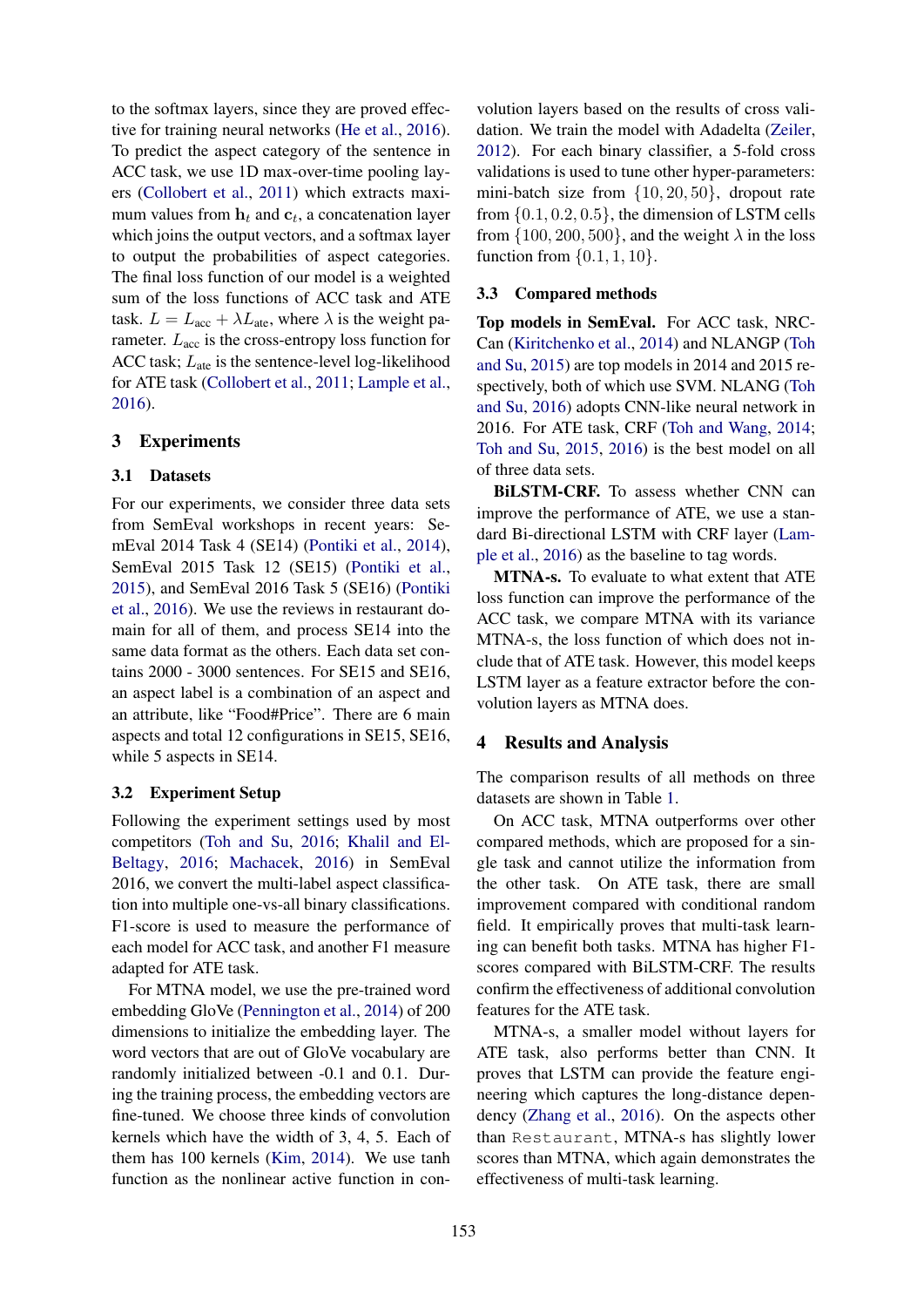|                   | <b>SE14</b> |       | <b>SE15</b>                                                                                  |               | <b>SE16</b> |            |
|-------------------|-------------|-------|----------------------------------------------------------------------------------------------|---------------|-------------|------------|
|                   | ACC.        | ATE   |                                                                                              | ACC ATE   ACC |             | <b>ATE</b> |
| Top models        | 88.57 84.01 |       | 62.68 67.11                                                                                  |               | 73.03 72.34 |            |
| <b>BiLSTM-CRF</b> |             | 83.24 |                                                                                              | 66.82         |             | $-71.87$   |
| MTNA-s            | 87.95       |       | 64.32                                                                                        |               | 75.69       |            |
| <b>MTNA</b>       | 88.91       | 83.65 | $\begin{array}{ c c c c c c c c c } \hline 65.97 & 67.73 & 76.42 & 72.95 \hline \end{array}$ |               |             |            |

Table 1: Comparison results in F1 scores on three datasets.

| Model              |          | <b>Aspect Category Classification</b> |          | AspectTerm Extraction |               |          |
|--------------------|----------|---------------------------------------|----------|-----------------------|---------------|----------|
|                    | Food     | Restaurant                            | Service  | Food                  | Restaurant    | Service  |
| <b>CNN</b>         | 86.29    | 65.27                                 | 84.02    |                       |               |          |
| <b>Bi-LSTM-CRF</b> |          |                                       |          | 73.96                 | 54.34         | 87.55    |
| MTNA-s             | 86.41    | 67.89                                 | 84.93    |                       |               |          |
| <b>MTNA</b>        | 87.33    | 66.07                                 | 86.09    | 74.67                 | 56.59         | 88.70    |
|                    | Ambience | <b>Drinks</b>                         | Location | Ambinece              | <b>Drinks</b> | Location |
| <b>CNN</b>         | 81.55    | 67.36                                 | 69.25    |                       |               |          |
| <b>Bi-LSTM-CRF</b> |          |                                       |          | 76.23                 | 71.38         | 56.77    |
| MTNA-s             | 81.08    | 69.23                                 | 70.06    |                       |               |          |
| <b>MTNA</b>        | 83.18    | 68.75                                 | 71.43    | 77.79                 | 72.21         | 60.16    |

Table 2: F1 scores of models on SE16 across six aspects

To access the performance of methods across different aspects, we combine all sentences labeled by the same aspect regardless of any attribute, then conduct experiments as before. We re-implement CNN model, which is used in NLANG 2016. The results are as shown in Table 2. ACC task on the aspect Restaurant is more difficult than the task on other aspects. Both CNN and MTNA have lower F1-scores on this aspect. The reason is that some sentences have restaurant names as target terms. However, there are around 40.1% sentences with Restaurant label that do not have annotated words in the training dataset, 41.2% in test dataset. Meanwhile, all methods have better results in ATE task on the aspect Service than on the other aspects, because target word tokens do not have much variety.

## 5 Related Work

LSTM (Hochreiter and Schmidhuber, 1997) has been applied on target extraction (Irsoy and Cardie, 2014; Liu et al., 2015). In the workshop of SemEval-2016, this sequential neural network is used to extract features for the subsequent CRF prediction (Toh and Su, 2016). In a multi-layer attention model (Wang et al., 2017), several attention subnetworks (Bahdanau et al., 2014) are used to extract aspect terms and opinion terms together without considering ACC task.

As a special case of text classification, ACC task is often treated as a supervised classification task. CNN (LeCun et al., 1998) has been used for sentiment classification (Kim, 2014; Kalchbrenner et al., 2014) and aspect classification (Toh and Su, 2016).

Collobert et al. (Collobert et al., 2011) proposed a multi-task learning system using deep learning methods for various natural language processing tasks. However, the system with window approach cannot be jointly trained with that using sentence window approach. Moreover, only embedding layer (lookup table) and linear layer are shared among tasks, which limited the utilization of shared information. On NER task, the predictions of this model depend only on the information of the current word rather than the surrounding context. The most relevant model is Dependency Sensitive Convolutional Neural Networks (DSCNN) (Zhang et al., 2016). The goal of DSCNN is solely for text classification, but our model is designed for multi-task learning of ACC and ATE.

## 6 Conclusion

We introduce two important tasks, e.g., aspect category classification and aspect term extraction in aspect based sentiment analysis. We propose a multi-task learning model based on recurrent neu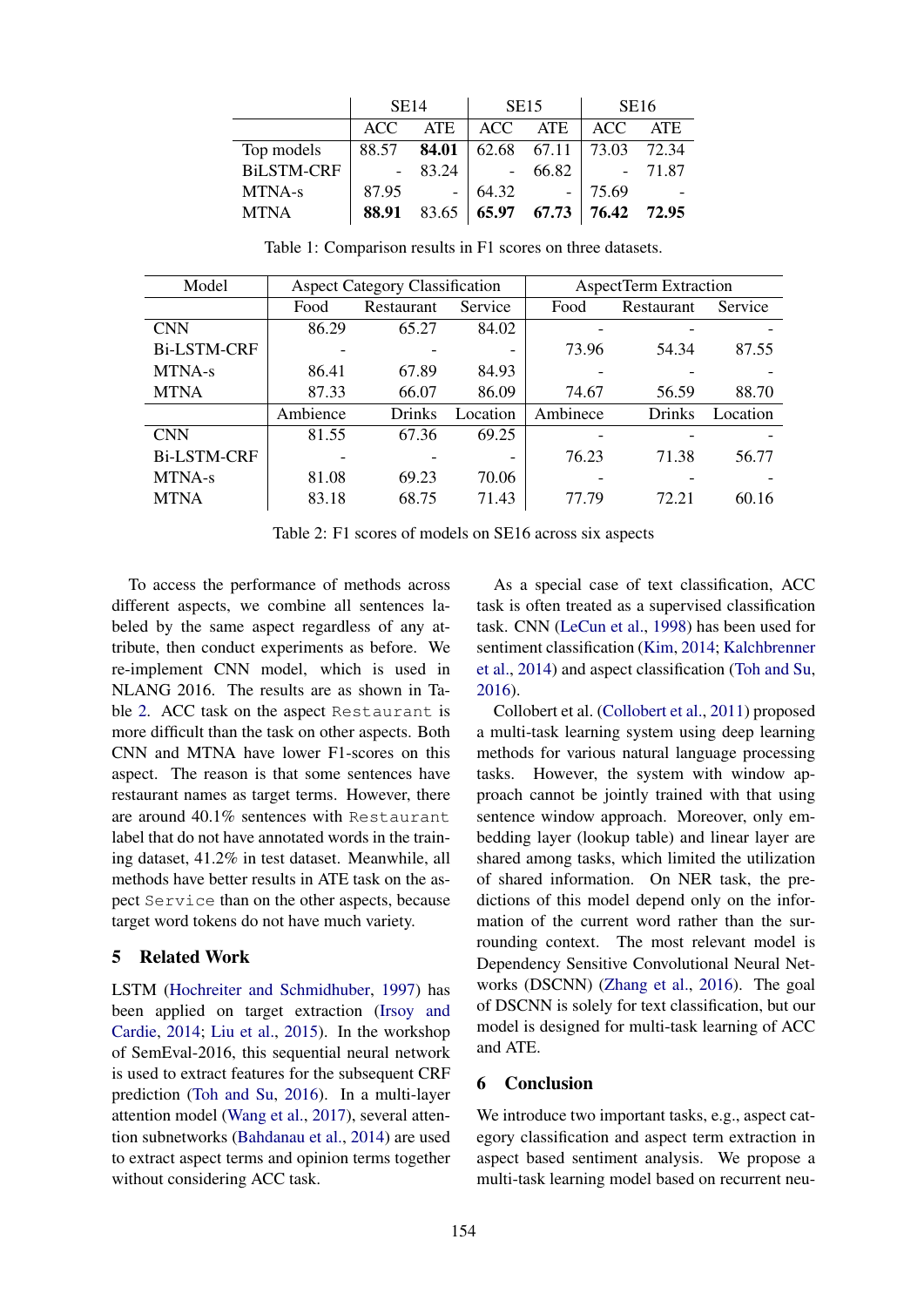ral networks and convolutional neural networks to solve the two tasks at the same time. Finally, the comparative experiments demonstrate the effectiveness of our model across three public datasets. We can utilize other linguistic information, such as POS tags and the distributional representation learned from character level convolutional neural network in the future work.

#### Acknowledgment

The work was supported in part by the National Science Foundation under Grant Nos. IIS-1213026 and CNS-1461926; and a FIU Dissertation Year Fellowship.

## **References**

- Dzmitry Bahdanau, Kyunghyun Cho, and Yoshua Bengio. 2014. Neural Machine Translation by Jointly Learning to Align and Translate. *arxiv* .
- Ronan Collobert, Jason Weston, Léon Bottou, Michael Karlen, Koray Kavukcuoglu, and Pavel P Kuksa. 2011. Natural Language Processing (Almost) from Scratch. *Journal of Machine Learning Research* 12:2493–2537.
- Kaiming He, Xiangyu Zhang, Shaoqing Ren, and Jian Sun. 2016. Deep Residual Learning for Image Recognition. In *CVPR*. pages 770–778.
- Sepp Hochreiter and Jürgen Schmidhuber. 1997. Long Short-Term Memory. *Neural computation* 9(8):1735–1780.
- Ozan Irsoy and Claire Cardie. 2014. Opinion Mining with Deep Recurrent Neural Networks. In *EMNLP*. pages 720–728.
- Nal Kalchbrenner, Edward Grefenstette, and Phil Blunsom. 2014. A convolutional neural network for modelling sentences. In *ACL*. pages 655–665.
- Talaat Khalil and Samhaa R El-Beltagy. 2016. NileTMRG at SemEval-2016 Task 5 - Deep Convolutional Neural Networks for Aspect Category and Sentiment Extraction. *SemEval@NAACL-HLT* pages 271–276.
- Yoon Kim. 2014. Convolutional Neural Networks for Sentence Classification. In *EMNLP*. pages 1746– 1751.
- Svetlana Kiritchenko, Xiaodan Zhu, Colin Cherry, and Saif M. Mohammad. 2014. NRC-Canada-2014: Detecting aspects and sentiment in customer reviews. In *SemEval@COLING*. Association for Computational Linguistics, Stroudsburg, PA, USA, pages 437–442.
- Guillaume Lample, Miguel Ballesteros, Sandeep Subramanian, Kazuya Kawakami, and Chris Dyer. 2016. Neural Architectures for Named Entity Recognition. In *NAACL-HLT*. pages 260–270.
- Yann LeCun, Léon Bottou, Yoshua Bengio, and Patrick Haffner. 1998. Gradient-based learning applied to document recognition. *IEEE* 86(11):2278–2324.
- Bing Liu and Lei Zhang. 2012. A Survey of Opinion Mining and Sentiment Analysis. *Mining Text Data* (Chapter 13):415–463.
- Pengfei Liu, Shafiq R Joty, and Helen M Meng. 2015. Fine-grained Opinion Mining with Recurrent Neural Networks and Word Embeddings. In *EMNLP*. pages 1433–1443.
- Jakub Machacek. 2016. BUTknot at SemEval-2016 Task 5 - Supervised Machine Learning with Term Substitution Approach in Aspect Category Detection. *SemEval@NAACL-HLT* pages 301–305.
- Tomas Mikolov, Ilya Sutskever, Kai Chen, Greg Corrado, and Jeffrey Dean. 2013. Distributed Representations of Words and Phrases and their Compositionality. In *NIPS*. pages 3111–3119.
- Bo Pang and Lillian Lee. 2008. Opinion mining and sentiment analysis. *Foundations and Trends*(R) in In*formation Retrieva* 2:1–135.
- Jeffrey Pennington, Richard Socher, and Christopher D Manning. 2014. Glove: Global Vectors for Word Representation. In *EMNLP*. pages 1532–1543.
- Maria Pontiki, Dimitrios Galanis, Haris Papageorgiou, Suresh Manandhar, and Ion Androutsopoulos. 2015. Semeval-2015 task 12: Aspect based sentiment analysis. In *SemEval 2015*. Association for Computational Linguistics, Stroudsburg, PA, USA, pages 486–495.
- Maria Pontiki, Dimitrios Galanis, John Pavlopoulos, Haris Papageorgiou, Ion Androutsopoulos, and Suresh Manandhar. 2014. 4: Aspect based sentiment analysis. In *SemEval@COLING*. Association for Computational Linguistics, Stroudsburg, PA, USA, pages 27–35.
- Maria Pontiki, Dimitris Galanis, Haris Papageorgiou, Ion Androutsopoulos, Suresh Manandhar, Mohammad AL-Smadi, Mahmoud Al-Ayyoub, Yanyan Zhao, Bing Qin, Orphee De Clercq, Veronique Hoste, Marianna Apidianaki, Xavier Tannier, Natalia Loukachevitch, Evgeniy Kotelnikov, Núria Bel, Salud María Jiménez-Zafra, and Gülşen Eryiğit. 2016. SemEval-2016 Task 5: Aspect Based Sentiment Analysis. In *SemEval@NAACL-HLT*. Association for Computational Linguistics, Stroudsburg, PA, USA, pages 19–30.
- Sebastian Ruder. 2017. An Overview of Multi-Task Learning in Deep Neural Networks. *arxiv* .